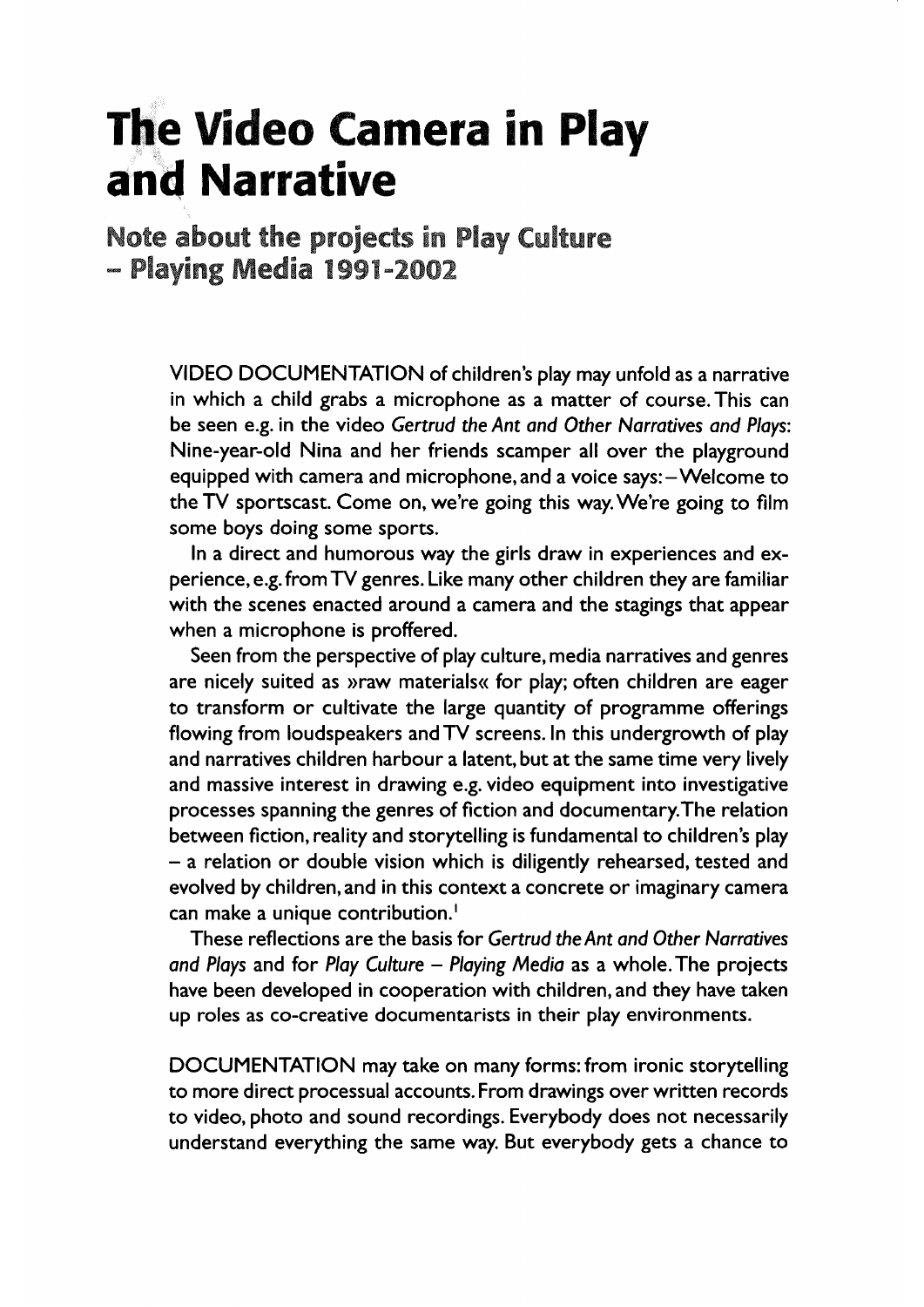see and hear the records and results. Tapes, photos, files and plans are accessible.The documentation process may supply the raw material for new narratives and media play. Elusive situations and events frequently offer basic potential for these narratives.At the same time intense processes with electronic equipment will require special types of supportive control and structure on the part of the adults.

THE SITUATION around the camera takes on a *spatial dimension;* a *photographic space* is created around the camera. The recording is not just created in front of the camera, in fact the presence of the photographer and the camera offers significant contributions to the nature of the recording. The participants collaborate around the camera.

The adult documentarist takes it upon himself to discover the uniqueness of this space, he challenges habits, conventions and the apparent facts and observes his own role as challenger and observer.The mark he makes on the situation may contribute to a change of life in this space.

The documentarist in the play cultures may be an outsider who is invited in, a familiar adult who plays a special role for a while  $-$  or it may be a child who picks up the camera and is supported in his filming efforts. The adult documentarist faces the paradox that he is part of creating a divergence, but he does not know what this divergence consists in befare it occurs, if it ever does.

The camera is visible and often handheld. At the same time the camera is handled with determination: a will and desire to see is felt behind the handling of the camera.

In consequence, documenting does not include a technique or a procedure which can be transferred unequivocally from one situation to another. Combinations of equipment, roles etc. are continuously being examined, tested and changed, and there is a constant creation of special relations and spaces, of reflexivity and storytelling.

When we document by means of a camera, we inscribe ourselves very clearly into the life and the time of which we are part, and the video recordings become important reminders of human vulnerability and transience.

THEADULT meets the children's aesthetic expressions through his own adult aesthetic interest. In a concrete way. That is to say that the adult must be able to film, photograph, narrate, draw or play an instrument immediately or at fairly short notice. Not just any aesthetic skill, but one that is also valid to the adult himself. The adult can provide an attitude that says: - We are not just dealing with a story about us here. Some